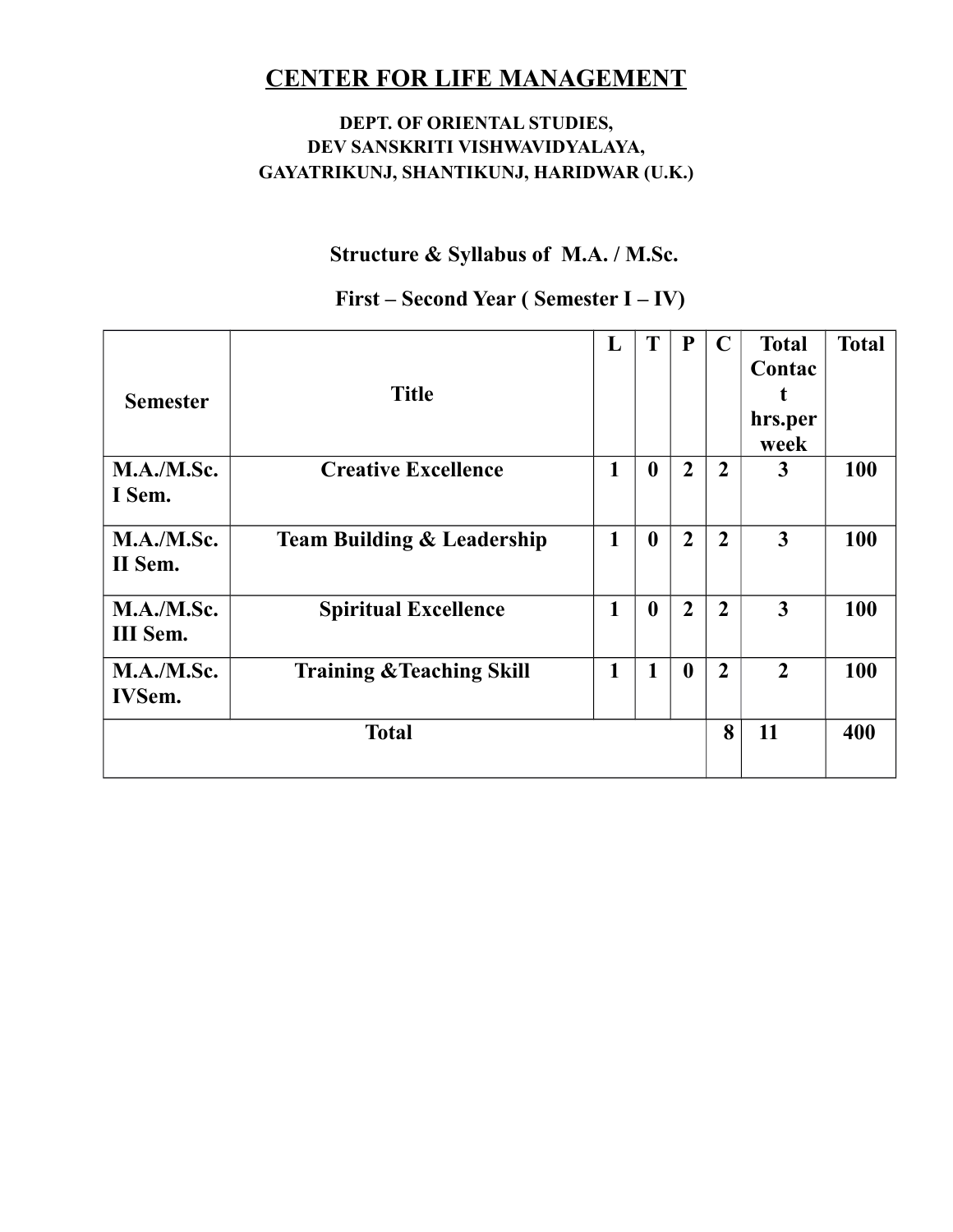#### **DEPT. OF ORIENTAL STUDIES, DEV SANSKRITI VISHWAVIDYALAYA, GAYATRIKUNJ, SHANTIKUNJ, HARIDWAR (U.K.)**

#### **M.A./M.Sc. I Semester**

| `ourse | <b>Creative Excellence</b> | - | - |  | Max marks -100 |
|--------|----------------------------|---|---|--|----------------|

## **Part I**

#### **Unit I :***Fundamentals of Creative Living*

- Meaning of Creativity & Creative Excellence
- Importance of Self Evaluation & Your Creative Potentials
- Process & Tools of Creative Excellence– (Will Power & Imagination, etc.)
- Ideals of Creative living

### **Unit II :***Creative Excellence*

- Creativity in Action & Thought
- Dimensions of Your Personality
- Creative use of Stress & Emotions
- Creativity and Spirituality

## **Part II –(Applied Skills)**

#### **Unit III :***Personality Skills*

- Self-Assessment Techniques
- Adjustment Skills
- Creative Reading and Writing Skills

#### **Unit IV**: *Environmental Ethics*

- Basic Concept of Environment & Ecology
- Environmental Management
- Role of an Individual in Conservation of natural Resources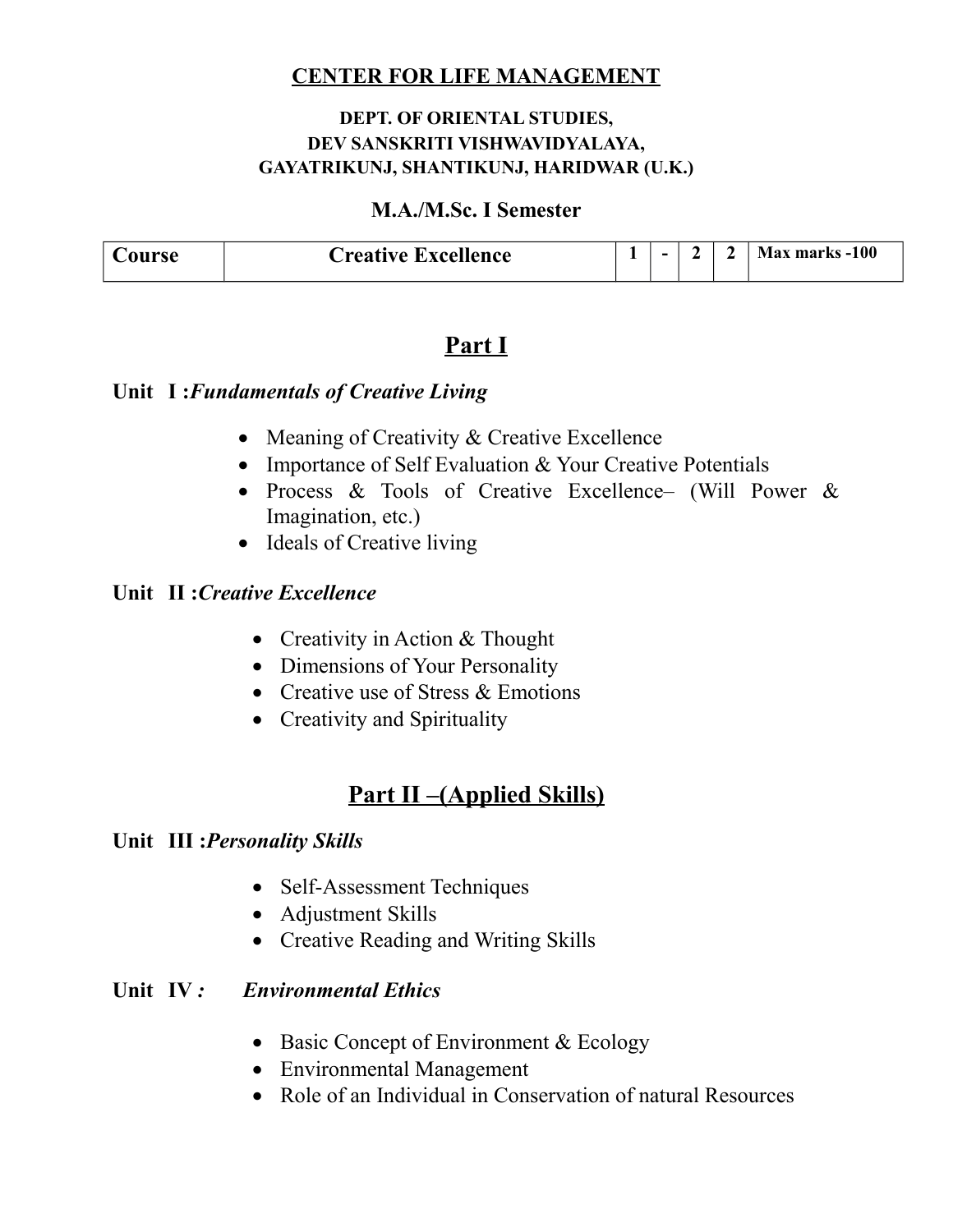# **Part III**

# *(Mission Concepts & Personality Refinement)*

### **Unit V** *:*

- Life and Deedes of Pt. Shriram Sharma Acharya and Mataji
- Gayatri Pariwar and its Branches
- Gayatri and Yajna
- Atmdev Sadhna: Atmbodh and Tatvabodh
- Pranayama: Nadishodhan, Pranakarshan
- Diary Writing

# **Reference Books**

- अखण्ड ज्योति पत्रिका
- $\bullet$  युग निर्माण योजना
- $\bullet$ कान्तिधर्मी साहित्य–पं.श्रीराम शर्मा आचार्य
- $\bullet$  नया दिन नया जीवन  $-\overrightarrow{a}$  मौर्य सुरेश राम
- $\bullet$  अानन्दमय जीवन का उत्सव –स्वामीराम,
- $\bullet$  जिओ शान से  $-$  रॉबिन शर्मा
- $\bullet$  टाइम मैनेजमेंट  $-$  डॉ. रेखा व्यास
- $\bullet$  अापके अवचेतन मन की शक्ति  $-\vec{a}$ जोसेफ मर्फी
- $\bullet$ भगवद्गीता से सीखें सफलता के सूत्र  $-$ डायमंड पॉकेट बुक्स
- $\bullet$ जिओ शान से– रॉबिन शर्मा
- $\bullet$  पर्सनैलिटी प्लस $\,$  फलोरेंस लिटार
- $\bullet$  लोक व्यवहार  $\quad$  डेल कारनेगी
- $\bullet$  बॉडी लैंग्वेज  $\,$  एरिक वाटसन
- तेजस्वी मन $-$ ए पी जे अब्दल कलाम
- $\bullet$  अदम्य साहस $\quad -$  ए पी जे अब्दुल कलाम
- $\bullet$  सन्तवाणी भाग $-1$  सफलता की कुन्जी $-$ मानव सेवा संघ प्रकाशन
- समय आपकी मुट्ठी मन- डॉ. विजय अग्रवाल
- सफल जीवन की दिशाधरा– ब्रह्मवर्चस
- $\bullet$  मैं क्या हूँ पं श्रीराम शर्मा आचार्य
- The Seven Spiritual Laws of Success& Excel Bookes
- YOU CAN WIN& SHIV KHERA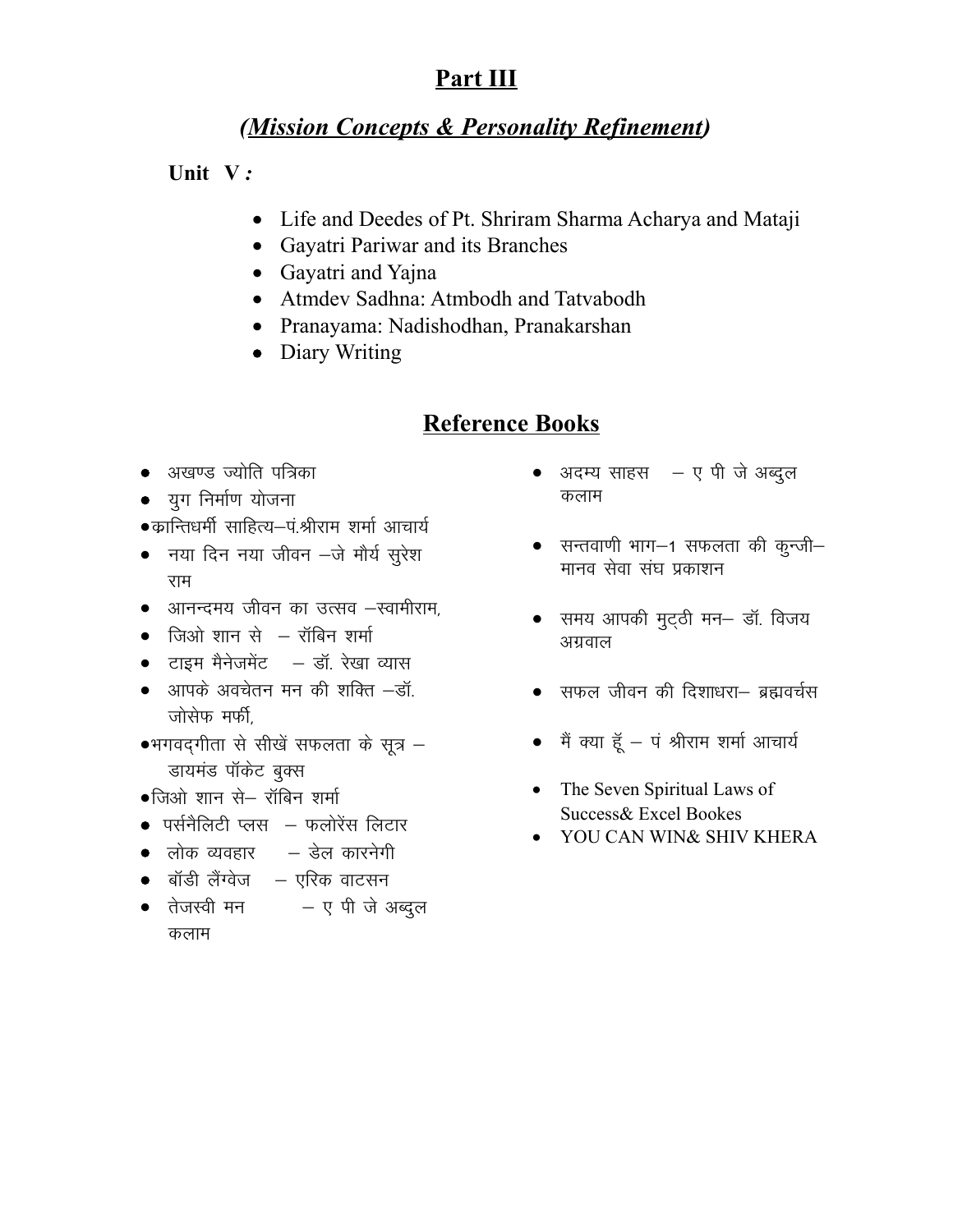### **DEPT. OF ORIENTAL STUDIES, DEV SANSKRITI VISHWAVIDYALAYA, GAYATRIKUNJ, SHANTIKUNJ, HARIDWAR (U.K.)**

#### **M.A./M.Sc. II Semester**

| Course | <b>Team Building &amp; Leadership</b> | 11111 | - | $\mathbf{\Omega}$ | Max marks-100 |
|--------|---------------------------------------|-------|---|-------------------|---------------|

## **Part I**

### **Unit I :***Concept of Team Building & Leadership*

- Concept & Importance of Team Building & Leadership
- Types of Leadership with examples
- Qualities of an Ideal leader
- Team Building & Self-Empowerment

### **Unit II :***Developing Leadership Skill Team & Empowerment*

- Assessing Leadership skill
- Self-Leadership: Barriers & Solutions
- Process of Team building
- Tools for An effective Team

# **Part II– (Applied Skills)**

#### **Unit III:** *Personality Skills*

- Team Skills
- Group Discussion
- Positive Work Ethics

#### **Unit IV:** *Disaster Management*

- Concept Of Disaster Management
- Rescue and Relief
- Structure of Disaster Management Team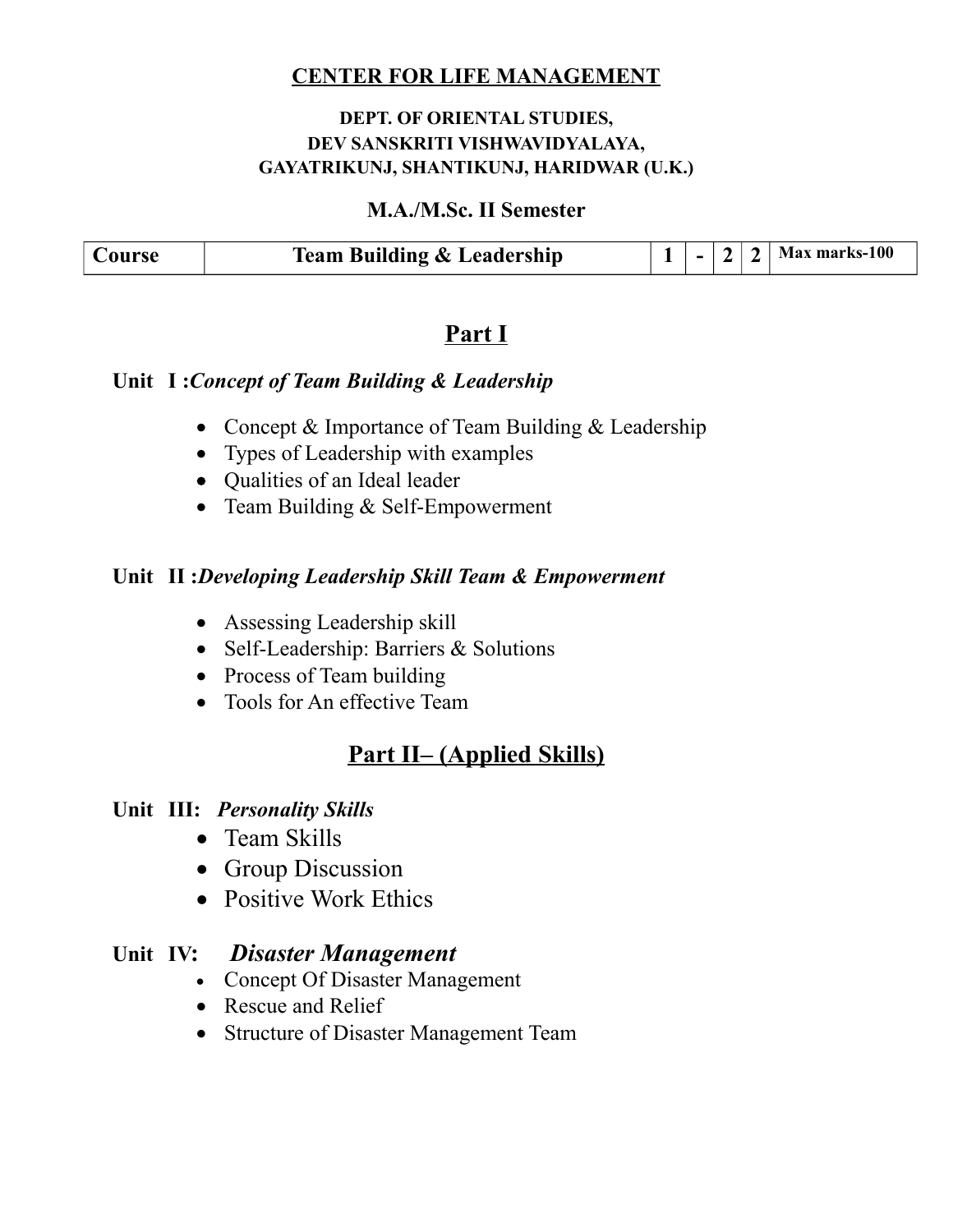# Part III (Mission Concepts & Personality Refinement)

### Unit V

- Yug Nirman Satsankalp
- Thought Revolution Formulas
- Apne Ang Avyaon Se
- Pragyayoga (Spiritual Context)
- Jyoti Avatarna Dhyan
- The Art of Creative Writing

# **Reference Books**

|  |  |  | यग निर्माण योजना |  |
|--|--|--|------------------|--|
|--|--|--|------------------|--|

• अखण्ड ज्योति पत्रिका

| •    कान्तिधर्मी  साहित्य | पं श्रीराम शर्मा आचार्य |
|---------------------------|-------------------------|
| • आप भी लीडर बन सकते हैं  | डेल कारनेगी             |

- $\bullet$  100 सफलता के टिप्स
- लीडर के 21 अनिवार्य गुण —— जॉन सी मैक्सबेल
- मिलकर कार्य करने के 17 कारगर नियम– जॉन सी मैक्सबेल
- प्रेरणा के दस कदम — शॉन डॉयेल
- सूर्या सिन्हा • आप और आपका व्यवहार
- टेरी फेल्पर • संवाद का जाद
- ऐसी वाणी बोलिए – पॉल डबलू स्वेट्स
- युग की मॉग प्रतिभा परिष्कार –भाग 1 व 2–पं.श्रीराम शर्मा आचार्य
- On Relationship - J krishnamurti
- 6 Habites of Highly Effective Bosses Stephen E.Kohn and Vincent D.O'Connell
- $\bullet$  The Law of Success
- Napoleon Hill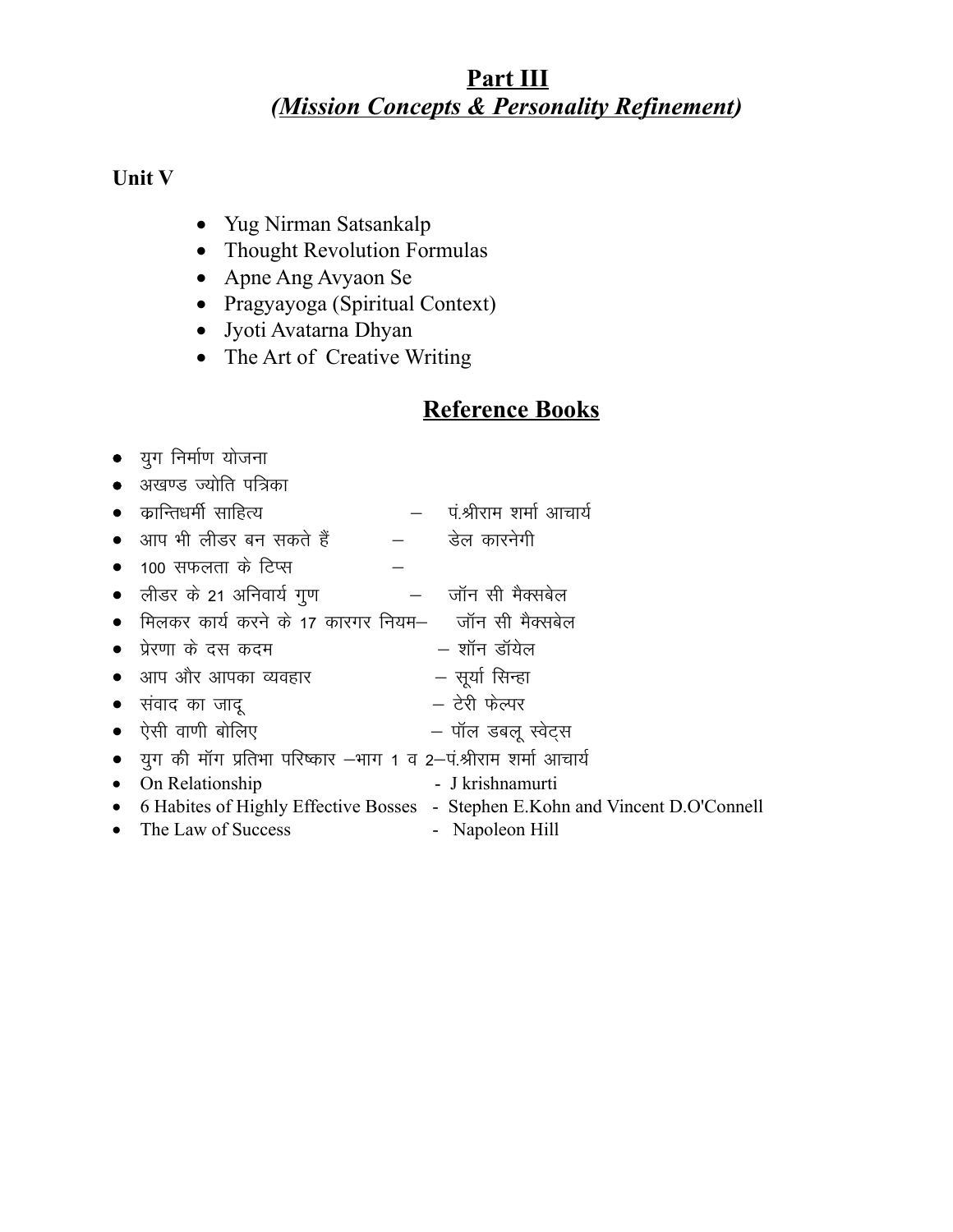### **DEPT. OF ORIENTAL STUDIES, DEV SANSKRITI VISHWAVIDYALAYA, GAYATRIKUNJ, SHANTIKUNJ, HARIDWAR (U.K.)**

#### **M.A./M.Sc. III Semester**

| Course | <b>Spiritual Excellence</b> |  | $\sim$ | $\mathbf{\hat{}}$ | Max marks-100 |
|--------|-----------------------------|--|--------|-------------------|---------------|

## **Part I**

#### **Unit I :** *Fundamentals of Spirituality*

- Meaning  $&$  Importance of Spirituality  $&$  its Need
- Spiritual Structure of Personality & Its Ideal
- Spiritual View of Life & Spiritual Life Style
- Sanyam, Sadachar, Swadhyaya and Satsanga

### **Unit II :** *Spiritual Excellence*

- Spiritual Quest & the Role of Guru
- Upasana, Sadhana & Aradhana
- Intuitive living-A life of Integrity, Harmony  $&$  Success
- Power of Concentration, Meditation & Prayer

# **Part II– (Applied Skills)**

### **Unit III :***Holistic Health*

- Management of Yoga Camps
- Yajna Therapy
- Health Conservation Techniques

### **Unit IV :***Practical Skills*

- Yog and Yoga Therapy
- Pragyayoga asan
- Alternative Therapies Acupressure  $&$  Pranic Healing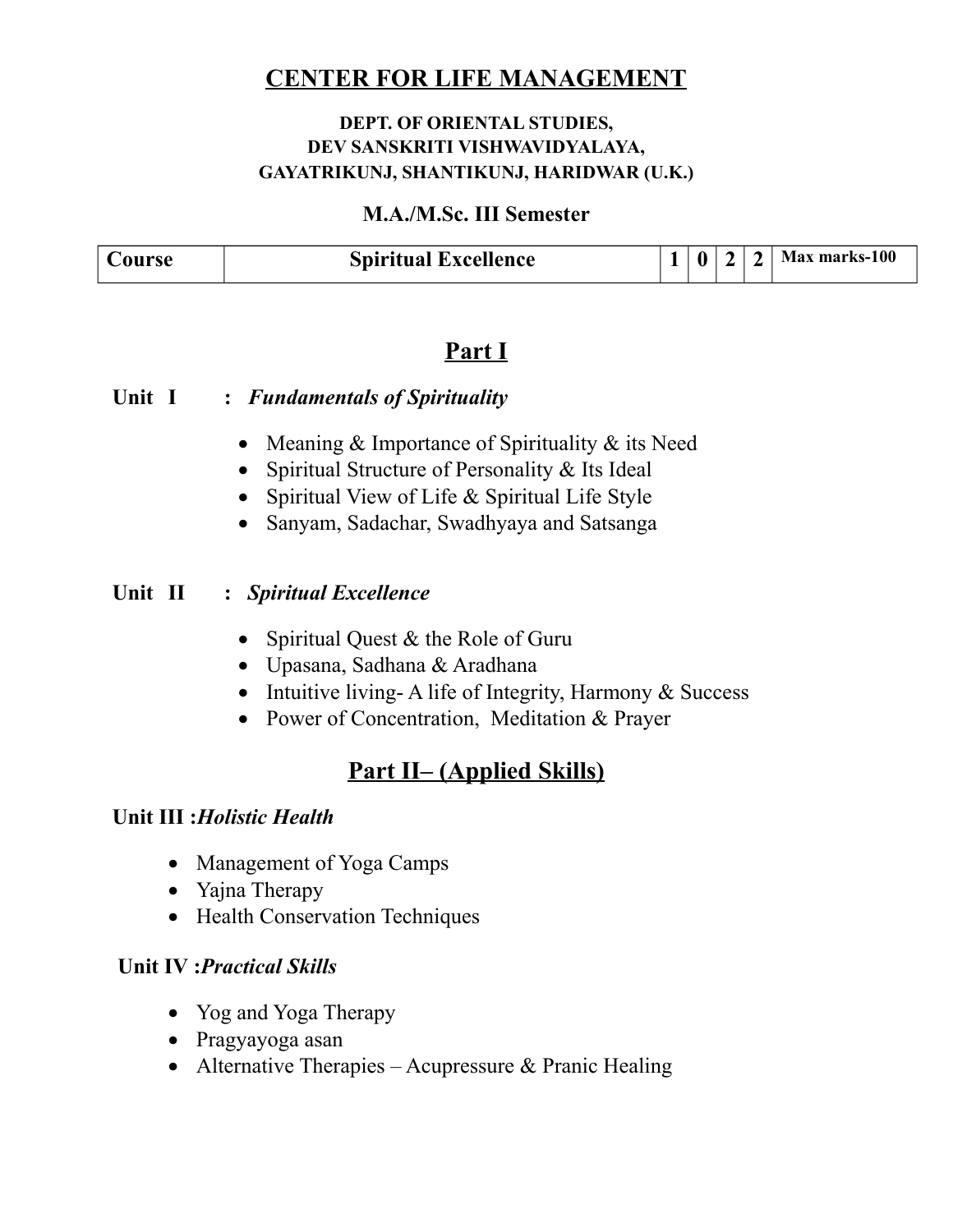# Part III

### (Mission Concepts & Personality Refinement)

Unit IV:

- Sambhashana(Presentation Skills:AWGP, Guruji, Mataji DSVVV, Sanskara, Personality Refinement, Life Management  $etc.$ )
- Swavlamban
- Anti-Corruption through Thought Transformation
- (Samajhdari, Imandari, Jimmedari, Bahaduri)
- Dafli and Pragya Songs
- Introduction of Shodash Sanskara
- Karmkanda (Hawan, Deepyagya, Janmdin)

# **Reference Books**

- युग निर्माण योजन
- अखण्ड ज्योति पत्रिका
- कान्तिधर्मी साहित्य— पंश्रीराम शर्मा आचार्य
- दि सीक्रेट रहस्य– रान्डॉ बर्न
- प्रार्थना और ध्यान– श्री अरविन्द
- मॉं के सान्निध्य में– स्वामी ईशानानन्द
- श्री रमण महर्षि से बातचीत– शिवलाल अगवाल
- योगी अरविन्द– राजेन्द मोहन भटनागर
- मरणोत्तर जीवन और पुनर्जन्म– श्री स्वामी शिवानन्द सरस्वती
- वीर वैरागी- भाई परमानन्द
- कौन रोएगा आपकी मृत्यू पर– राबिन शर्मा
- $\bullet$  गीता माता— महात्मा गांधी
- सन्यासी जिसने अपनी सम्पत्ति बेच दी– रॉबिन शर्मा
- भारत की महान साधिकाए– विश्वनाथ मुखर्जी
- समाधि के सोपान– एफ जे अलेकजेन्डर
- पूर्णता की ओर- श्री स्वामी कृष्णानन्द
- कर्मकाण्डभास्कर
- गीतसंजीवनी
- युगसंगीत
- लोक सेवियों के लिये दिशाबोध–ब्रह्मवर्चस
- यगनिर्माण योजना, दर्शनस्वरूप व कार्यक्रम
- आध्यात्मिक चिकित्सा–डॉ. प्रणव पण्ड्या
- On living and dying J krishnamurti
- Spiritual Practice- Swami  $\bullet$ Ashokananda
- Service And Spirituality Swami Swahananda
- $\bullet$  The First and Last Freedom- J krishnamurti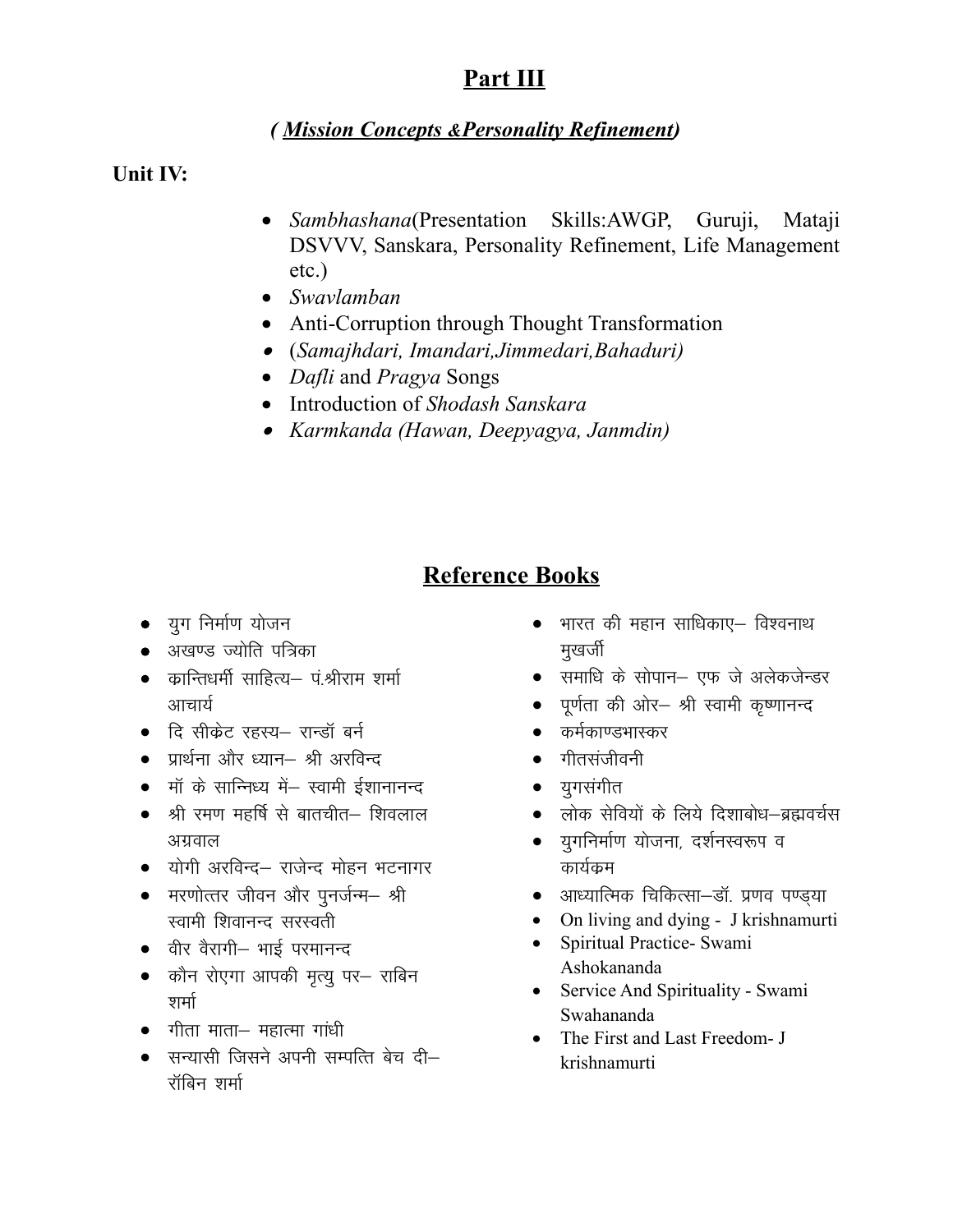#### **DEPT. OF ORIENTAL STUDIES, DEV SANSKRITI VISHWAVIDYALAYA, GAYATRIKUNJ, SHANTIKUNJ, HARIDWAR (U.K.)**

#### **M.A./M.Sc. IV Semester**

| dourse : | <b>Life Management Training</b> | $\blacksquare$ |  | Max marks-100 |
|----------|---------------------------------|----------------|--|---------------|

## **Part I**

#### **Unit I :** *Basics of Life Management*

- Ways of Life Management
- Effective Reading & Writing
- Emotional development
- Adjustment & Behavioral Skill
- Basics of Character Building

### **Unit II :** *Developing Tools Of Life Management*

- Way to Creative Excellence
- Effective Communication & Public Speaking
- Developing Ideal Leadership Skill
- Spiritual Potential of Personality
- Ideal of a successful Personality

# **Part II– (Applied Skills)**

Workshop in campus and local areas.